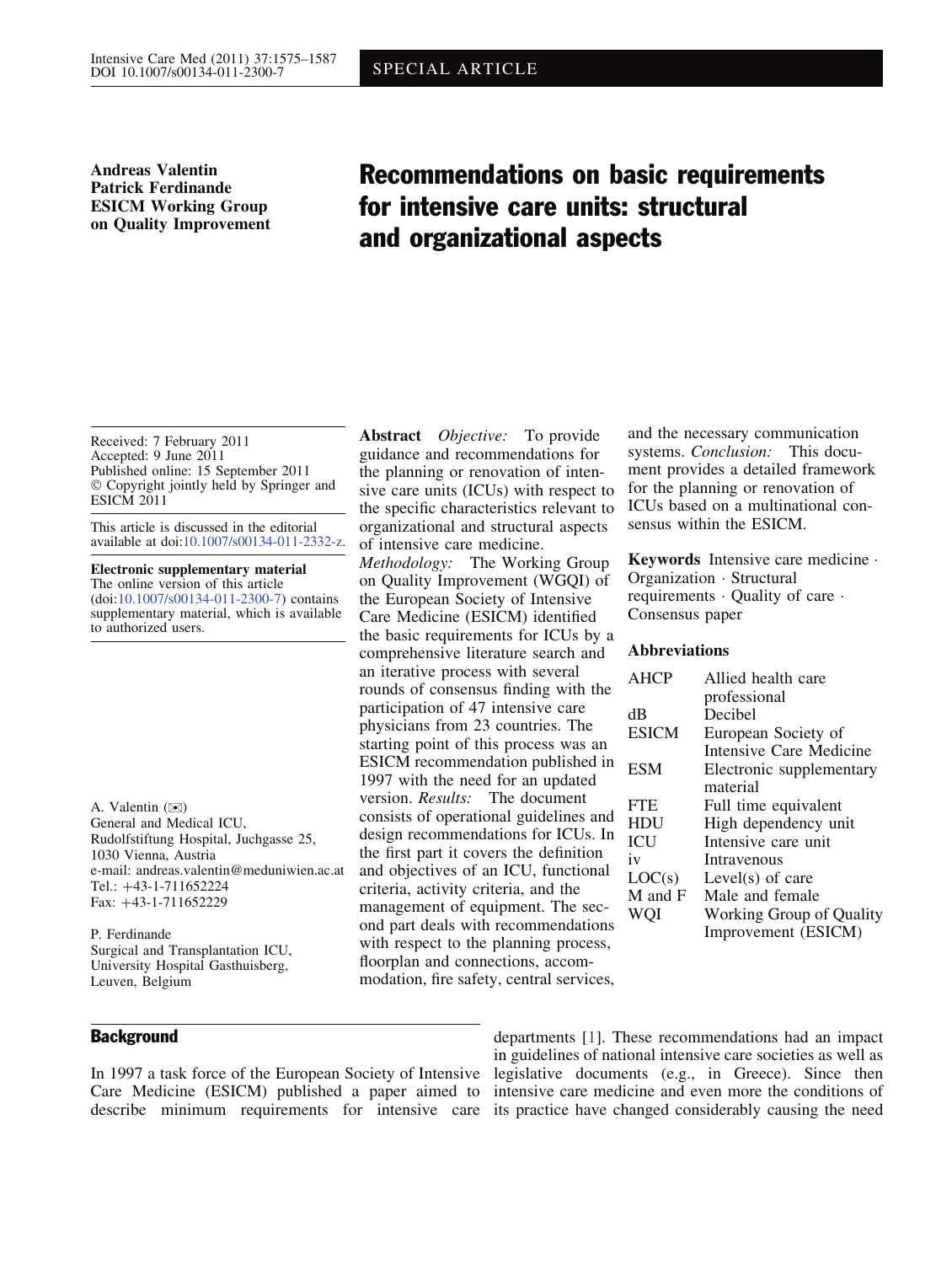for an update of these recommendations. In 2008 the ESICM Working Group of Quality Improvement (WGQI) addressed this task and was endorsed by the ESICM council and the ESICM executive committee.

## Methods

The formal work on this project was started during a meeting of the WGQI in March 2009 (Brussels) and continued with meetings in October 2009 (Vienna), March 2010 (Brussels), and October 2010 (Barcelona). An advisory group with 47 participants from 23 countries was constituted (see Acknowledgements). A comprehensive literature search in Medline (starting with the year 1990) was performed and then complemented by references proposed by the members of the advisory group. An important limitation that was obvious from the beginning of the process was that evidence from the literature for this subject is scarce, and the document is therefore based on expert opinion in many places. In a first step of the process detailed and structured comments on the paper from 1997 were collected from the members of the advisory group and this built the basis for a first draft of the new document. The document in progress was circulated by e-mail three times in total and edited by all members of the advisory group at each stage. Remaining disagreements were discussed and resolved during the WGQI meetings stated above, where an agreement of at least 75% of the WGQI members present had to be reached. After a final round by e-mail, to check that the advisory group agreed on the final version, the document was ultimately approved by the WGQI on 12 October 2010 in Barcelona.

The document consists of operational guidelines and design recommendations for intensive care units. All parts with listings or detailed technical descriptions have been moved to the electronic supplementary material (ESM) and are available there.

# Recommendations—part I: operational guidelines

Definition and objectives of an intensive care unit

The intensive care unit (ICU) is a distinct organizational and geographic entity for clinical activity and care, operating in cooperation with other departments integrated in a hospital. The ICU is preferably an independent unit or department that functions as a closed unit under the full medical responsibility of the ICU staff in close concert with the referring medical specialists  $[2, 3]$  $[2, 3]$  $[2, 3]$ . It has a defined geographical location concentrating the human and technical resources, such as manpower, professional skills and

competencies, technical equipment, and the necessary space. The characteristics of medical, nursing, and allied health personnel staffing; technical equipment; architecture; and functioning should be clearly defined [[4–6](#page-10-0)]. Interdisciplinary written arrangements about workflow, competencies, medical standards, regulations of cooperation, and mechanisms for decision-making are helpful to embed competencies and to standardize clinical workflow.

The objectives of an ICU are the monitoring and support of threatened or failing vital functions in critically ill patients who have illnesses with the potential to endanger life, in order to perform adequate diagnostic measures and medical or surgical therapies to improve outcome. The patient population may present with a large variety of pathologies but shares the potential reversibility of one or more threatened vital functions. Every ICU should provide the know-how and equipment based on the mission statement of the individual ICU to assure ''stateof-the-art intensive care medicine.''

Timely mobilization of the ICU team and its support services plays an important role in the efficient use of acute care facilities, for the coverage, triage, and outreach management of critically ill patients outside the ICU. Shared protocols between the ICU and other departments of the hospital (e.g., the emergency department) enhance throughput and decrease overall hospital mortality of critically ill patients [[7\]](#page-10-0).

These proposed guidelines are valid for ICUs caring for adult patients. Neonatal/pediatric ICUs may have to be adapted accordingly. Specific pediatric units are desirable if the turnover rate justifies such a unit and warrants expertise. Whenever possible pediatric patients should be treated in specialized pediatric ICUs [[8](#page-10-0)].

Functional criteria

## Location

An ICU will be situated in a hospital with appropriate departments to ensure that the multidisciplinary needs of intensive care medicine are met [[9–11\]](#page-10-0). Surgical and medical diagnostic and therapeutic facilities must be represented, and medical, anesthesiological, surgical, and radiological consultants must be available for ICU purposes on a 24 h/day basis. Not all hospitals will develop their ICU facilities in the same way, with the same competencies and identical structures and equipment. ICUs must be adapted to the region and the hospital they serve in terms of size, staffing, and technology.

Size

An ICU should accommodate as a minimum at least 6 beds [\[12,](#page-10-0) [13](#page-10-0)], with 8–12 beds considered as the optimum.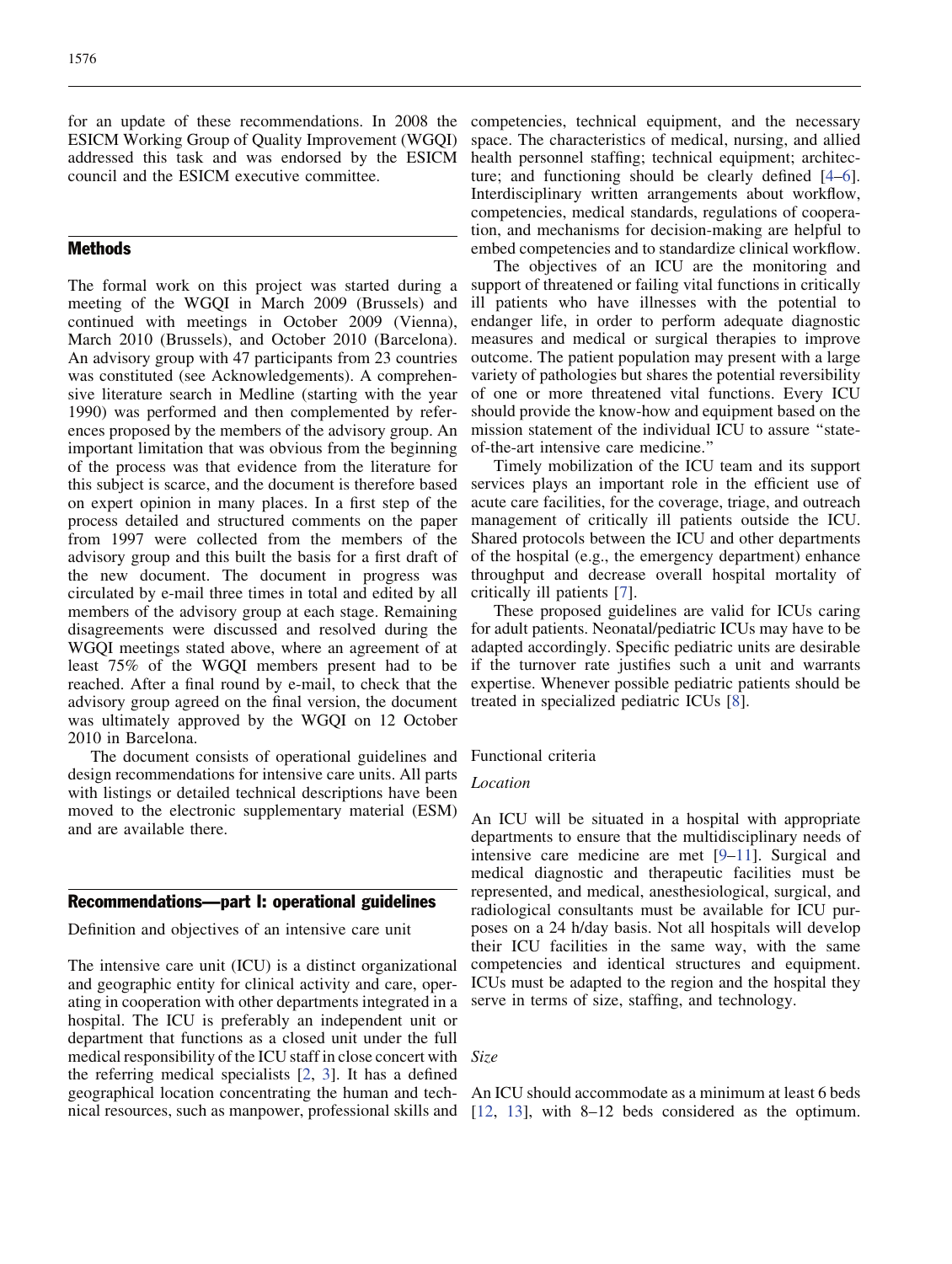Hospitals with several smaller units should be encouraged to rearrange these units into a single larger department to improve efficiency. On the other hand, a larger ICU may take the opportunity to create separate, specialized functional subunits with 6–8 beds, sharing the same geographical, administrative, and other facilities. Cohorting of patients in such subunits may be based on specific processes of care or pathology. The size of the unit is also influenced by the geographical and economic situation. A volume-effect in terms of sufficient numbers of admitted patients and numbers of therapeutic interventions is also recognized to maintain the quality of activities such as the provision of mechanical ventilation and renal replacement therapy  $[14–16]$ .

## Medical staffing

Director of the intensive care unit. The responsibility for the administrative and medical management of the unit is held by a physician, whose professional activities are devoted full-time or at least 75% of the time to intensive care, who holds the position of director of the ICU. The head of the ICU has the sole administrative and medical responsibility for this unit and cannot hold top-level responsibilities in other departments or facilities of the hospital. The head of the ICU should be a senior accredited specialist in intensive care medicine as defined at country level, usually with a prior degree in anesthesiology, internal medicine, or surgery and have had a formal education, training, and experience in intensive care medicine as described by the ESICM guidelines [\[17\]](#page-10-0).

Medical staff members. The head of the ICU is assisted by physicians qualified in intensive care medicine. The number of staff required will be calculated according to the number of beds in the unit, number of shifts per day, desired occupancy rate, extra manpower for holidays and illness, number of days each professional is working per week, and the level of care and as a function of clinical, research, and teaching workload. Extended work shifts have been shown to negatively impact the safety of patients as well as medical staff [[18](#page-10-0)–[20\]](#page-10-0). The number of full time equivalent (FTE) physicians qualified in intensive care medicine per six to eight intensive care beds (at level of care II, see section '['Activity Criteria](#page-3-0)'') can be calculated (according to the European working hours directives) with the formula provided in paragraph 9 of the ESM [[21](#page-10-0)]. An experienced physician certified in intensive care medicine is on duty and available upon request at short notice in the hospital during ''off duty hours.'' The regular medical staff members of the ICU treat patients using state-of-the-art techniques and may consult specialists in different medical, surgical, or diagnostic disciplines whenever necessary.

The regular medical staff members have the task of coordinating the referring physician and consulting medical specialties. The staff members of the ICU take over the medical and administrative responsibilities of the care of the patients admitted to the unit. They define admission and discharge criteria and carry the responsibility for diagnostic and therapeutic protocols to standardize care in the ICU. An important task of the medical staff in training centers is to supervise and teach the doctors in training. For this purpose formal daily rounds are organized to give information and plan therapy. All ICU health professionals involved in direct patient care should participate in these rounds.

Medical trainees. Trainees in medical and surgical specialties (e.g., anesthesiology, internal medicine, pulmonology, surgery) may, after 2 years of training in their primary specialty and within the frame of their specialty, work in an ICU under clearly defined supervision. Depending on the legal framework operating in the individual country, these training periods should have a minimum duration of 6 months (optimally 1 year) for those planning to qualify in intensive care medicine and 3 months (optimally 6 months) for others. During these training periods, the trainees are involved full-time in the activities of the ICU.

Trainees assure supervised continuity and participate in the duties of the ICU under the supervision of a qualified intensive care physician. The regular staff carries final medical responsibility. Under ideal conditions, there should be an overlapping in the training periods to reinforce the expertise in the group of trainees.

Continuity of medical activity. The continuity of medical care in the ICU during nights, weekends, and holidays is assured by the regular medical staff of the ICU on a 24 h/day basis [[22–24\]](#page-10-0). They can be assisted by skilled and experienced residents from other departments with basic training in intensive care medicine, provided there is a back-up of the regular staff around the clock [[25–28\]](#page-11-0). This activity needs to be considered in the calculation of requested regular staff.

# Nursing staff

Organization and responsibilities. Intensive care medicine is the result of close cooperation among doctors, nurses, and allied health care professionals (AHCP). An efficient process of communication has to be organized between the medical and nursing staff of the ICU. Tasks and responsibilities have to be clearly defined.

Head nurse. The nursing staff is managed by a dedicated, full-time head nurse, who is responsible for the functioning and quality of the nursing care. The head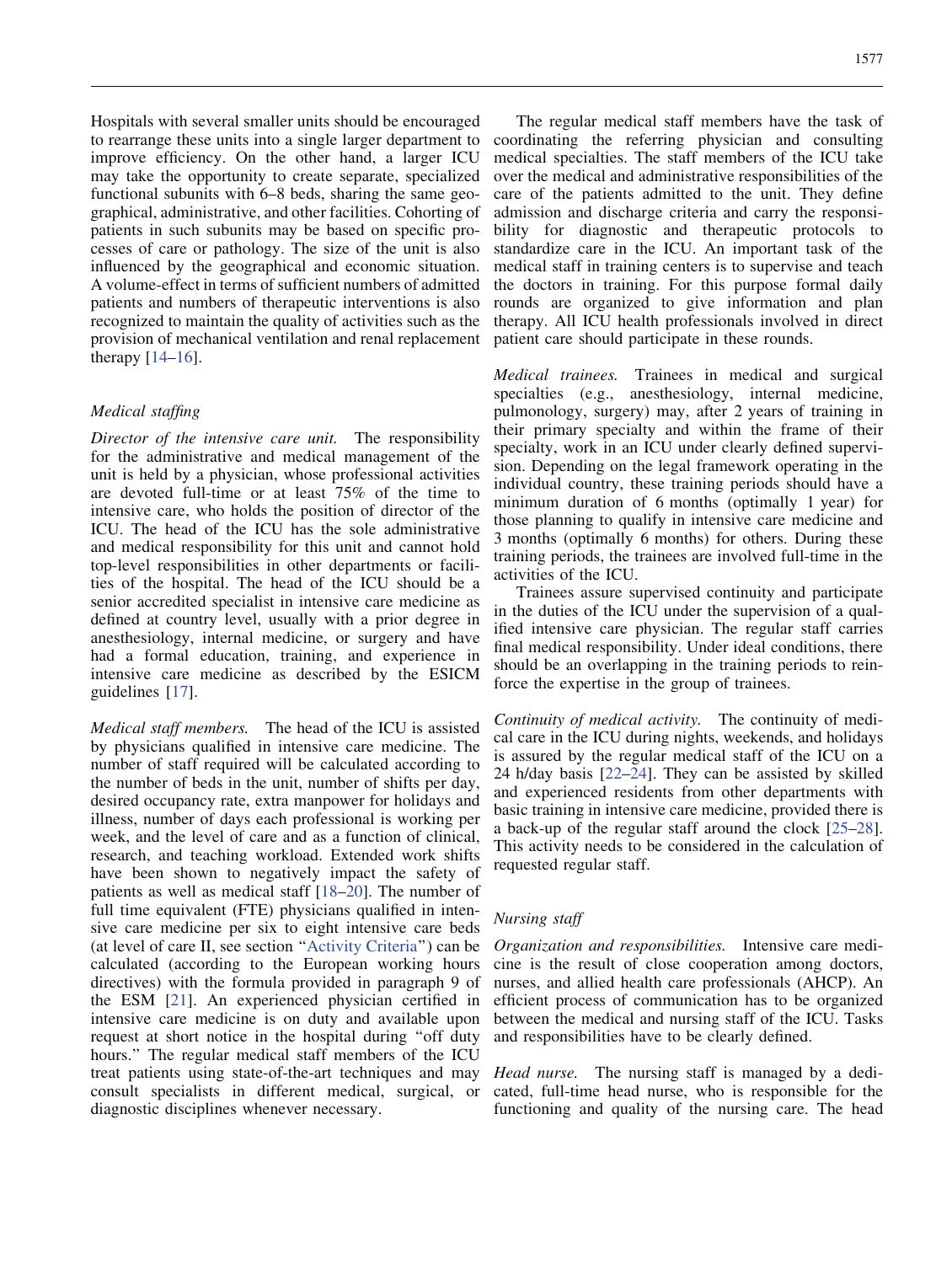<span id="page-3-0"></span>nurse should have extensive experience in intensive care nursing and should be supported by at least one deputy head nurse able to replace him (her). The head nurse should ensure the continuing education of the nursing staff. Head nurses and deputy head nurses should not normally be expected to participate in routine nursing activities. The head nurse works in collaboration with the medical director, and together they provide policies and protocols, and directives and support to the team.

Nurses. Intensive care nurses are registered nursing personnel, formally trained in intensive care medicine and emergency medicine. A specific program should be available to assure a minimum of competencies amongst the nursing staff [\[29,](#page-11-0) [30](#page-11-0)]. An experienced nurse (head nurse or a dedicated nurse) is in charge of education and evaluation of the competencies of the nurses. In the near future, a specific curriculum for ICU nurses should be available. In addition to clinical expertise, some nurses may develop specific skills (e.g., human resource management, equipment, research, teaching new nurses) and assume the responsibility for this aspect of unit management.

Staff meetings together with physicians, nurses, and AHCP must be regularly organized in order to carry out the following:

- Discuss difficult cases and address ethical issues
- Present new equipment
- Discuss protocols
- Share information and discuss organization of the ICU
- Provide continuous education

The number of intensive care nurses necessary to provide appropriate care and observation is calculated according to the levels of care (LOCs) in the ICU [\[31–44](#page-11-0)]. For the description of the LOCs refer to the section ''Activity criteria.''

Nurses in training. Nurses in specialty training for intensive care and emergency nursing must be trained in ICUs under the supervision of sufficient training personnel. They should not be seen as substitute for regular intensive care nursing staff but may be gradually assigned to patient care according to their actual level of training.

#### Allied health care personnel [[45](#page-11-0)]

Physiotherapists. One physiotherapist with dedicated training and expertise in critically ill patients should be available per five beds for level III care on a 7 day/week basis.

Technicians. Maintenance, calibration, and repair of technical equipment in the ICU must to be organized. This facility can be shared with other departments of the hospital but a 24-h availability has to be organized with priority for the ICU.

Radiology technician. Should be on call around the clock. Interpretation of the medical imaging by the radiologist must be available at all times.

Dietician. Should be on call during normal working hours.

Speech and language therapist. Should be available to consult during normal working hours.

Psychologist. Should be available to consult during normal working hours.

Occupational therapist. Should be available to consult during normal working hours.

Clinical pharmacist. Should be available to consult during normal working hours. A sufficient collaboration with pharmacy is of particular importance with respect to patient safety.

## Administrative personnel

One medical secretary is required per 12 intensive care beds. Basic tasks are patient administration, external and internal communication exchange, and typing of reports and documents. One secretary per six beds may be desirable if she/he is also involved in arranging laboratory journals and medical files. Another approach is to calculate the number of medical secretarial assistants as one FTE per 500–700 admissions. Support for formal teaching activities may increase the need.

## Cleaning personnel

A specialized group of cleaning personnel familiar with the ICU environment should be available for the ICU. They should be familiar with infection control, prevention protocols, and hazards of medical equipment. Cleaning and disinfection of the patient areas are performed under the nurse's supervision. A checklist of the cleaning status must be kept. Regular updates should be provided to ensure cleaning protocols reflect best practice.

## Activity criteria

To assure optimal patient care, a complex and time-critical interplay among different groups of professionals, using a wide range of pharmacological interventions, treatments, and procedures, is needed. Accordingly, the workflow in the ICU is complex and dynamic, with many shared tasks and overlapping activities. Thus, well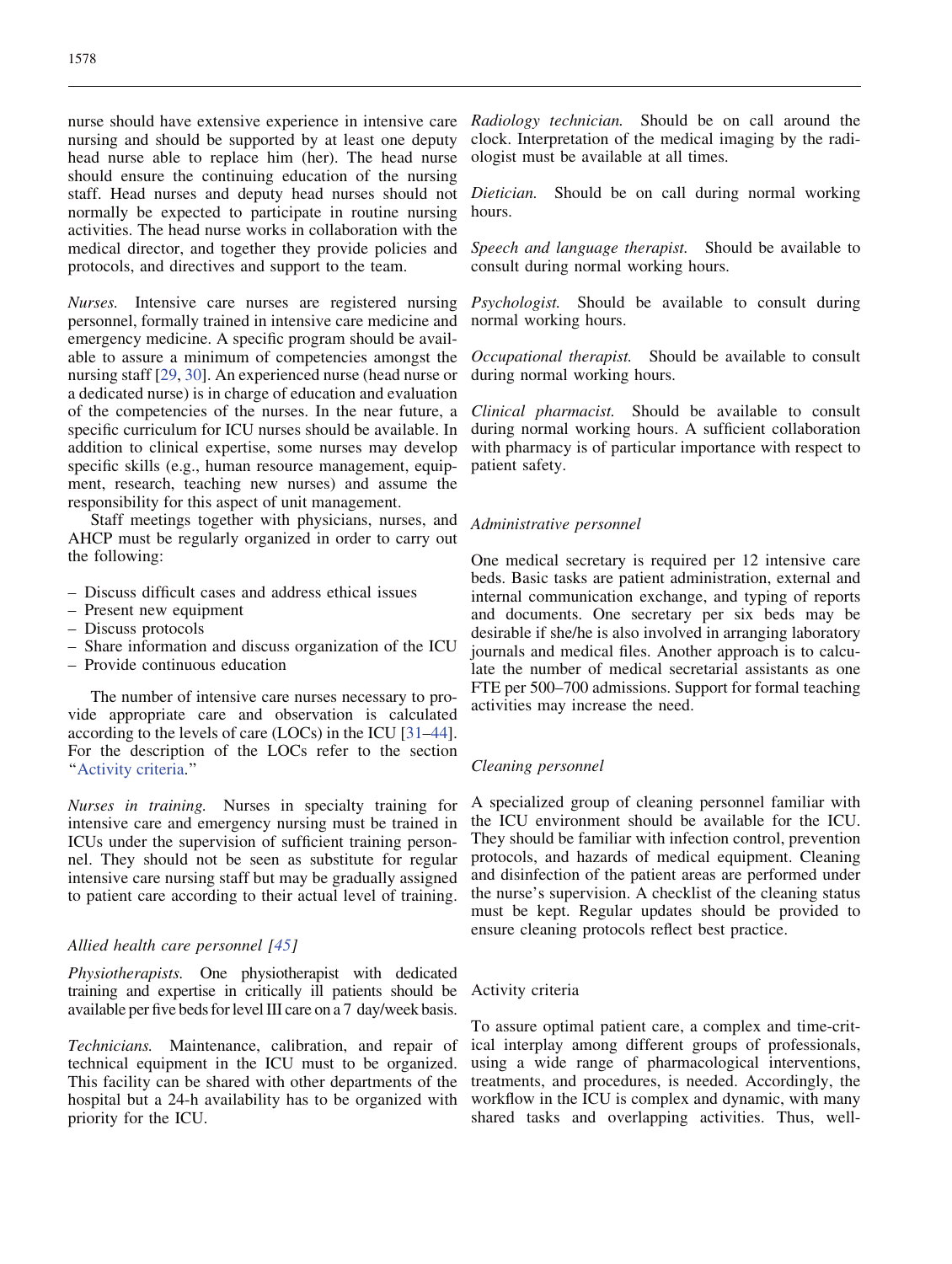other professionals working in the ICU is essential.

This includes the following:

- Presence of inter-professional clinical rounds [\[46\]](#page-11-0)
- Standardized and structured processes of handover and of interdisciplinary and interprofessional information transfer
- Use of a clinical information system (patient data management system)

Finally, although beyond the scope of these recommendations, it needs to be mentioned that a growing body of literature indicates that management and climate in the ICU can influence the satisfaction of patient relatives, the well-being of health care workers, and might even have an impact on patient outcomes [\[9](#page-10-0)–[11](#page-10-0), [47,](#page-11-0) [48](#page-11-0)].

#### Definition of intensive care patients

Two types of patients are likely to benefit from admission to an ICU  $[40, 49-51]$  $[40, 49-51]$  $[40, 49-51]$ :

- 1. Patients requiring monitoring and treatment because one or more vital functions are threatened by an acute (or an acute on chronic) disease (e.g., sepsis, myocardial infarction, gastrointestinal haemorrhage) or by the sequelae of surgical or other intensive treatment (e.g., percutaneous interventions) leading to life-threatening conditions.
- 2. Patients already having failure of one of the vital functions such as cardiovascular, respiratory, renal, metabolic, or cerebral function but with a reasonable chance of a meaningful functional recovery. In principle patients in known end-stages of untreatable terminal diseases are not admitted. Sometimes the need for palliative care requiring intensive care measures may be considered.

In addition, patients with brain death or in whom brain death is expected to occur and in whom organ donation is considered may be admitted.

#### Definition of levels of care (LOCs)

Three LOCs are proposed: III, II, and I.

Level of care III (highest). LOC III represents patients with multiple (two or more) acute vital organ failure of an immediate life-threatening character. These patients depend on pharmacological as well as device-related organ support such as hemodynamic support, respiratory assistance, or renal replacement therapy.

structured collaboration among physicians, nurses, and all Level of care II. LOC II represents patients requiring monitoring and pharmacological and/or device-related support (e.g., hemodynamic support, respiratory assistance, renal replacement therapy) of only one acutely failing vital organ system with a life-threatening character.

> Level of care I (lowest). LOC I patients experience signs of organ dysfunction necessitating continuous monitoring and minor pharmacological or device-related support. These patients are at risk of developing one or more acute organ failures. Included are patients recovering from one or more acute vital organ failures but whose condition is too unstable or when the nursing workload is too high/ complex to be managed on a regular ward.

> For these different LOCs, the following minimum nurse/patient ratios are considered to be appropriate:

| LOC | Nurse/patient ratio | Nursing FTE per ICU bed |
|-----|---------------------|-------------------------|
| Ш   | 1/1                 |                         |
| П   | 1/2                 |                         |
|     | 1/3                 |                         |

The qualification of the nurses has to be taken in account. The nurse/patient ratio may be adapted according to the competencies of other allied health personnel

LOC Level of care, FTE full time equivalent, ICU intensive care unit

Several LOCs can be integrated into the same ICU in a flexible organization model [[52](#page-11-0)]. The nurse/patient ratios represent mean annual data and may need to be customized for each country [[40](#page-11-0), [49–51,](#page-11-0) [53\]](#page-11-0). The planned and operating nursing staff can be matched by using the Workload Utilization Ratio or similar instru-ments [[54](#page-11-0)].

Hospital facilities may include a high dependency unit (HDU) that is characterized by the maximum provided LOC that does not exceed level I. The choice to organize a mixed ICU/HDU or rather to opt for two separate units (ICU and HDU) can be made bearing in mind the following considerations:

- 1. The bedside equipment has the least impact on ICU cost (in contrast to the salaries of personnel). In a mixed ICU/HDU all beds should be equipped to the highest level. Otherwise "internal" moves to adequately equipped beds will lead to problems described in point 2.
- 2. Moving patients between separate units or internally to adequately equipped beds carries certain risks including loss of information, hampers continuity in management, and creates an avoidable and unnecessary workload  $[55]$  $[55]$ .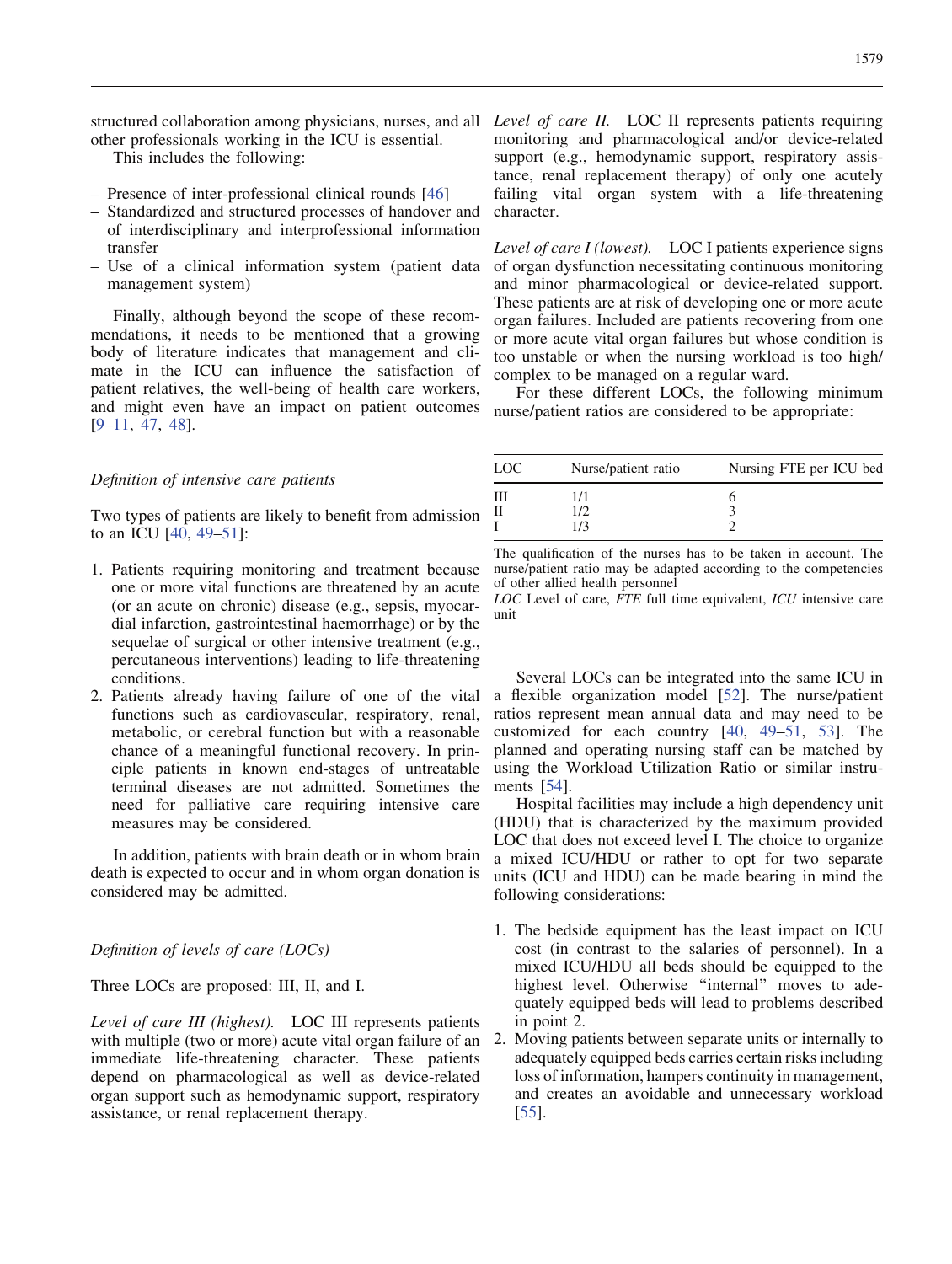3. A mixed ICU/HDU unit necessitates additional creativity to use the available manpower as efficiently as possible. On days with concentrated high activity some fully equipped beds may remain empty. Capacity calculation should then be performed based on availequipped beds.

## Required number of intensive care beds

The number of intensive care beds has to be calculated as a function of the type of the hospital, admission of specific disease categories, the geographic location of the hospital, number of acute beds, etc. A survey of the international literature shows figures in Europe of an average of 5% of hospital beds up to 10% in university hospitals. In the United States, the numbers are higher, but the cost-benefit of these ratios remains controversial. These numbers are indicative and depend also on the referral function of a hospital [[12](#page-10-0), [53,](#page-11-0) [56](#page-11-0), [57\]](#page-11-0).

Standards for architecture, medical and surgical staff and others have to be calculated for a 100% activity and occupancy rate. In practice, only 75% of the beds will be occupied if the occupancy rate is calculated on an hourly basis. This will allow the unit to cope with major emergencies and to avoid premature discharges.

## Quality control

Quality control encompasses a wide variety of activities and items needed to objectivate and explain the excellence of performance, and benchmark with peers. A list of respective criteria is provided in paragraph 2 of the ESM.

Each ICU should evaluate its activity, bearing in mind that a critical minimum amount for each disease category is necessary to maintain medical and nursing expertise at adequate levels  $[14–16, 22, 23]$  $[14–16, 22, 23]$  $[14–16, 22, 23]$  $[14–16, 22, 23]$  $[14–16, 22, 23]$ . In this process of selfevaluation, choices may have to be made regarding transfer of patients to regional/national centers of excellence experienced in a specific domain of intensive care medicine or for specific critical care disease categories.

Every ICU is required to have a quality assessment and improvement program in order to compare with a national/European benchmark. This should include a report of complications and adverse events, and a system in which indicators that reflect quality and safety of care are continuously monitored.

These indicators should cover the process of care (i.e., mechanical ventilation, sedation, medication, IV lines, management, or complications), outcome (i.e., risk-adjusted mortality), and structure (i.e., staffing adequacy, protocol availability, medication errors protocol) [[58](#page-11-0), [59](#page-12-0)]. and surgical departments in the hospital. The participation

Morbidity and mortality conferences are strongly recommended. It is beyond the scope of present recommendations to go into detail to determine which quality indicators are best suited for these purposes [[60–62\]](#page-12-0).

able manpower and workload rather than on number of data collection and comparison systems should be The participation in regional, national, or international encouraged, in order to maximize the safety and quality culture of the ICU.

#### Management of equipment

## Consumables

Disposable material raises problems of storage and distribution because of its volume and turnover. A policy of frequent review of disposable material is absolutely fundamental for economic and quality purposes. A feature of intensive care medicine is that a very large number and variety of specific items must be kept within the unit. A small part can be stored at the bedside; the majority will be stored in the storage room. A simple system of stock control must be operated.

## Durable equipment

Criteria for the selection, purchasing, storage, servicing, sterilization, and replacement of durable equipment are provided in paragraph 3 of the ESM.

## Recommendations—part II: design

The purpose of this chapter is to formulate architectural standards for ICUs functioning at the highest level of intensive care medicine (LOC III). To assure a maximum flexibility in responding to the fluctuation of needed levels of care it is recommended to design an ICU with the provision for the highest level of care in all beds. There may be legal requirements for the design of ICUs operating in individual countries.

#### Planning team

The planning phase of a new ICU must be organized by a multidisciplinary team including, at least, the director of the future ICU, a representative of the medical staff, the head nurse, the architect, a representative of the hospital management, and an engineer. This planning team should be advised by a safety officer, the hospital infection control specialist, and representatives of referring medical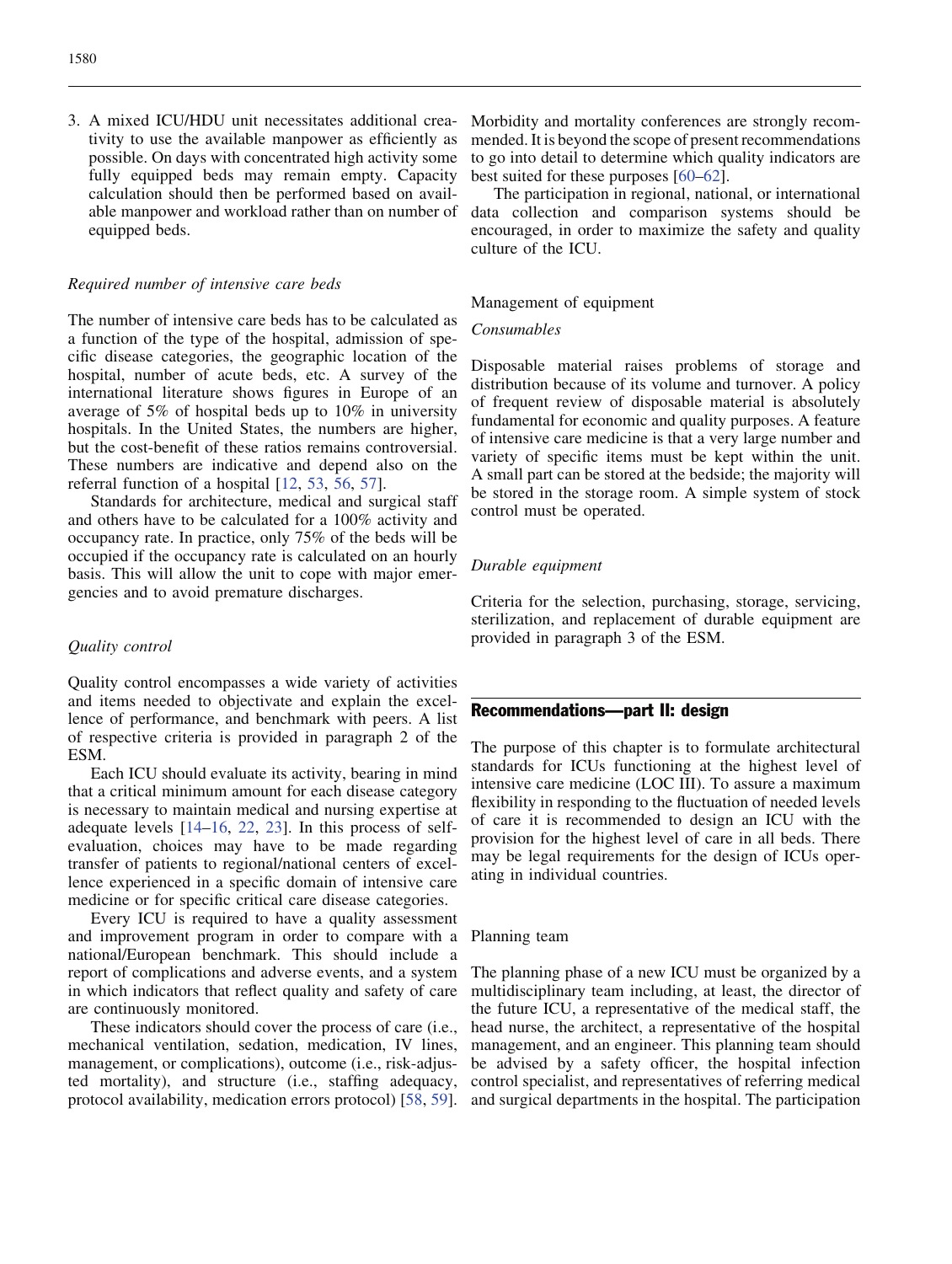of a representative of a patients' association should be considered.

## Floor plan and connections

The unit consists of a geographically distinct entity in the hospital with controlled access. The through-traffic of patients and provisioning not intended for the ICU should be avoided. Public and visitor traffic to the ICU should be separated from professional and supply traffic. Whenever possible horizontal connections with the operating theaters and emergency department are recommended and a centrally located keyed oversized elevator for patient transport with priority for the ICU assures the connection with referring and diagnostic departments. The total area of the ICU is estimated to be roughly 2.5–3 times the total area devoted to patient care.

Layout of the ICU should allow rapid access from the following:

- The emergency department
- The operating theaters and postoperative areas
- The medical imaging department
- The functional testing facilities (e.g., catheter lab, endoscopy)

Fast and easy connections have to be established with the following:

- Blood transfusion service
- Pharmacy and pharmacology services
- Technical support services
- Laboratory and microbiology service
- Physiotherapy service

Lines of communication must be available on a roundthe-clock basis.

#### Accommodation

## Patient area

The area for patient care is a minimum of  $25 \text{ m}^2$  for single rooms and  $20 \text{ m}^2$  per bed for common rooms. The basic ground plan for single and common rooms is rectangular with at least 2.5-m traffic area beyond the bed area. The doorways are wide enough and adequately positioned to allow a bed (with orthopedic traction, equipment for extracorporal membrane oxygenation, cot sides, etc.) to pass easily. In the construction specifications, the possible use of heavy equipment (mobile isotope cameras, mobile X-ray equipment, air beds, etc.) has to be anticipated. The layout has to be adapted in a way that conscious patients are not distressed by the acute problems (arrhythmia,

alarm, cardioversion, resuscitation) of other patients. Due respect for the privacy of the patient must be assured.

Single rooms are strongly recommended to minimize cross contamination and minimize patient stress because of unrelated illness, noise, and activities, to improve patients long-term outcomes [[63](#page-12-0)]. In common rooms strong precautions to avoid cross infection are essential. Some single rooms should be equipped as isolation rooms (refer to special needs during outbreaks of the severe acute respiratory syndrome or flu epidemics) with additional technical characteristics (i.e., negative pressure rooms). The ratio of isolation rooms to the total number of ICU beds should be in the range of 1–2 per 10 beds but may be higher (5–6:10) in special ICUs (burn units, transplantation departments, infection units, etc.). Isolation rooms are equipped with an anteroom of at least  $3 \text{ m}^2$ for hand washing, gowning, and storage of isolation material. Appropriate instructions for isolation are visibly displayed at the entrance of each isolation room. A separate circuit for evacuation of contaminated material is recommended.

Visual observation of the patient. The patient should be able to be visualized at all times to facilitate detection of status changes and enhance implementation of therapeutic actions. This can be arranged from the central nursing station, but preferably by the patient's own nurse. Patients should be oriented so that they can see the nurse but cannot see the other patients. The constant visual contact between nurse and patient may be achieved by large window openings, glass doors etc. All patient rooms should possess a daylight source. The position of the patient's bed should ideally also allow a direct view out of the external window. Outer windows can only be opened with a safety lock.

Management functions in the patient area. The following management functions are accommodated in the patient area [\[64–66](#page-12-0)]. Central power sources, medical gases, water, and plumbing are described in the section ''[Central services.](#page-9-0)''

- 1. Communication.
	- One telephone for outgoing calls and in-hospital communication unless a wireless phone system is in place in every room.
	- An intercom between patient rooms and nursing station.
	- A manually triggered alarm system allowing immediate notification of the medical staff.
	- Large wall clock and calendar.
	- Multimedia access to internet, alternative nonverbal communication tools.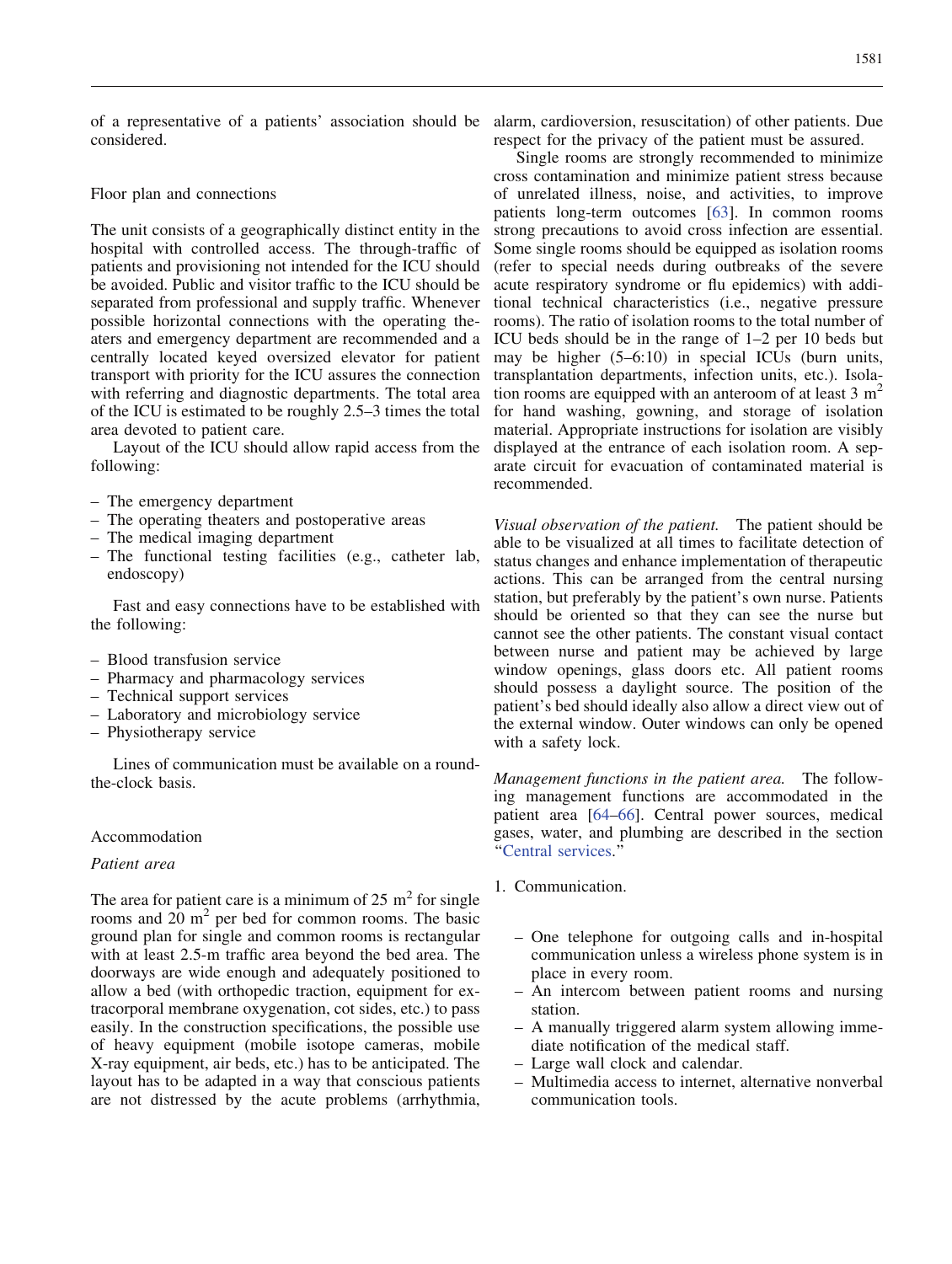- bed for patient files, monitoring, charts, imaging, lab reports are recommended. A paper backup solution in case of breakdown must be provided. As an alternative a counter with flow sheet charting surface and shelves for patient files, charts, X-rays, and lab forms must be provided per patient area.
- 3. X-ray film viewer or a screen for viewing digital images.
- 4. Storage: A lockable cupboard with drawers and shelves for storage of small amounts of disposable material, drugs, wound dressings, sampling equipment, material for intubation, and emergency drugs is provided. This function may be also accomplished by a trolley. Uniformity in arrangement of these materials is mandatory for provisioning and easy identification in emergency situations.
- 5. Separate pass-through cupboards for clean and contaminated material.
- 6. Monitoring equipment (see below and paragraph 4 of the ESM).

Services in patient areas. Access to the patient is a top priority for intensive care. All sockets and service outlets should be distributed on both sides of the bed and arranged in a way that there is minimal interference with nursing care. Adequate access to the head of the bed should also be provided for endotracheal intubation, resuscitation, and central venous catheterization. Two options can be taken: first, a layout with the bedhead against the wall, which has the disadvantage of limited access to the head of the patient in emergency situations; second, the freestanding arrangement where the services are brought down from the ceiling on a stalactite structure. Although the second solution is more expensive, it is to be recommended for optimal access to the head of the patient. The outlets are mounted between 120 and 180 cm from the floor. Services in the patient area must obviously include appropriate supply with electricity, vacuum, oxygen, compressed air, and water. Electronic equipment includes monitoring and computer systems. A more detailed description is given in paragraph 4 of the ESM.

## Central nursing station

The primary function of the central nursing station is an administrative one and in no way replaces the bedside activity of the nurse.

It contains the following:

- Shelves for forms, library
- Satellite pharmacy with central lockable drawer for narcotics
- Computer terminal(s)
- Telephone, intercom, and emergency call systems
- 2. Administrative equipment: Individual workstations per Satellite storage room for sterile and nonsterile clean material
	- Optional visual display with access to individual patient monitoring with alarm recording
	- Drug preparation area

The central station is equipped with air-conditioning, adequate overhead lighting, a wall-mounted clock, handbasin, and writing and preparation counters.

## Storage

Sufficient storage place outside the patient area is essential. The storage room should be easily accessible for nursing and medical staff, at a distance of a maximum of 30 m from the patient area, ideally with an approach both from the patient area and from the supply route. Storage room for consumables and durable equipment should be calculated with at least 10  $m^2$ /bed. Details are described in paragraph 5 of the ESM.

## **Utility**

Two completely separate spaces for clean  $(15 \text{ m}^2)$  and dirty  $(25 \text{ m}^2)$  utility rooms with separate access are necessary. The clean utility room is used for the storage of linen and assembling of sterile material. One dirty utility room is used for the removal of soiled linen, waste, etc. It contains a clinical sink and hopper. A second dirty utility room for dismantling used equipment is desirable. The load on the dirty utility room will be reduced if individual patient rooms are equipped with bedpan-cleaning equipment.

The utility rooms are air-conditioned. All air supplied to the dirty utility room is extracted. Removal of soiled items and waste should occur through a separate corridor.

#### Nurse's office

At least 15  $m<sup>2</sup>$  is provided as office space for the head nurse with separate telephone extension, intercom, notice boards, and alarm system for bedside calls.

#### Medical office

At least 20  $m<sup>2</sup>$  is provided as office space per physician with full-time activity in the ICU. It is equipped with telephone, intercom, and alarm registration in the ICU. A computer terminal with access to patient monitoring systems, laboratory, and diagnostic departments is essential.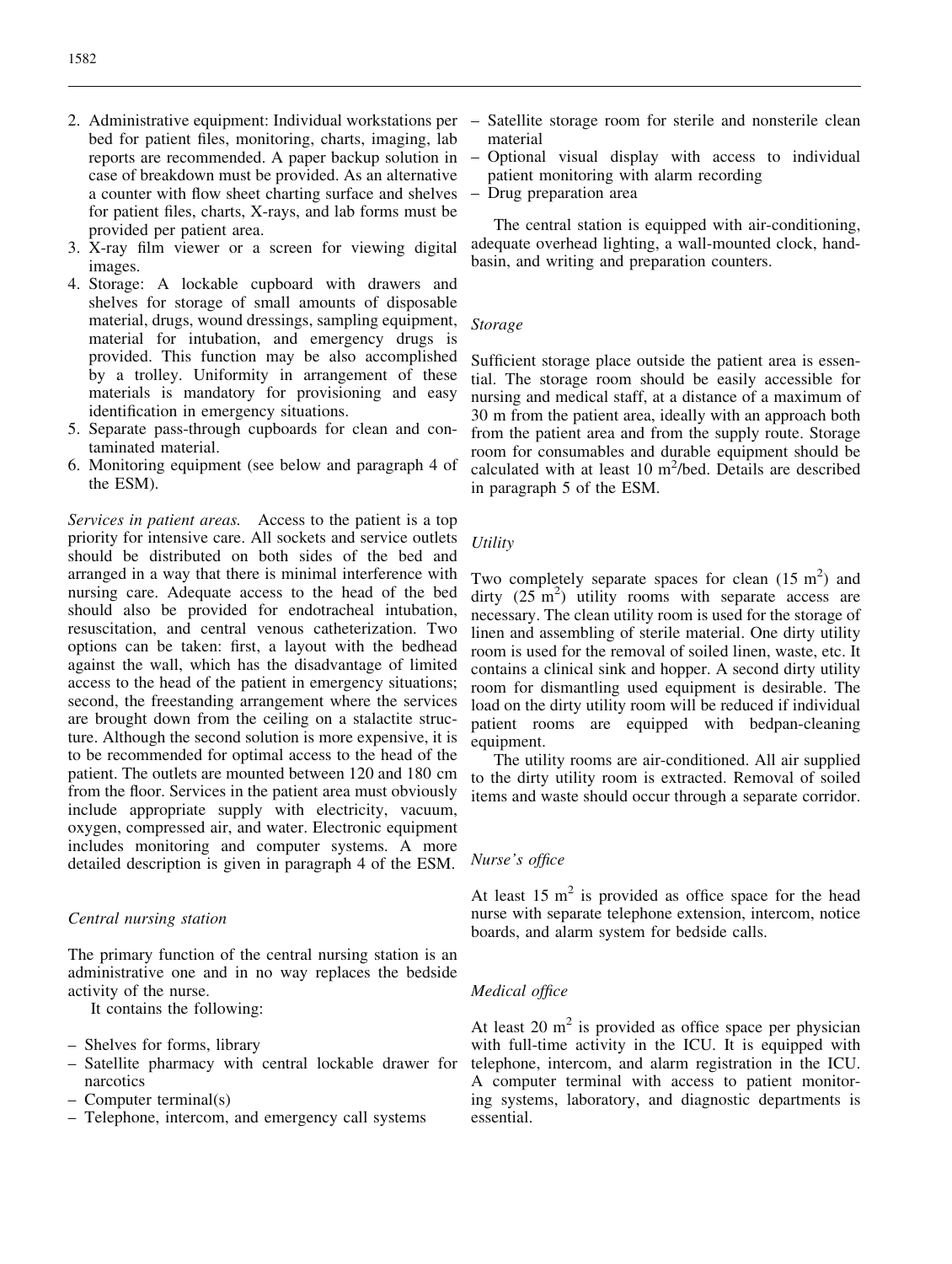## Secretariat

For every eight intensive care beds,  $20 \text{ m}^2$  is provided.

## Staff lounge

A staff lounge of  $40 \text{ m}^2$  for eight intensive care beds includes the following:

- Staff restroom with beverage bars, emergency code alarm system, intercom terminal, and telephone extension
- Staff changing room, with lockable lockers, showers, and toilets (M and F).

## Physician-on-call bedroom(s)

A  $15 \text{ m}^2$  room with bed, hand-basin, shower, toilet, telephone, intercom terminal, alarm code system, and television is provided. Access to daylight with operable window. Must be quiet.

# Laboratory

A 15  $m<sup>2</sup>$  space is provided for laboratory (point of care testing) purposes allowing emergency analyses (blood gases, hemoglobin, hematocrit, glucose, lactate, serum electrolytes, etc.). Adequate bench space is available with at least 12 electrical points, sink, centrifuge, specimen refrigerator, intercom terminal, and telephone.

The central hospital laboratory can serve as an alternative provided that the service and the communication lines are extremely quick.

#### Workshop

A 28 m<sup>2</sup> space is reserved as technical workshop. Bench, shelves, sink, six electrical outlets, oxygen, vacuum, and compressed air are provided. This is used for minor repairs, adjustment, and assembly and testing of equipment.

## Kitchen

A 25 m<sup>2</sup> kitchen for preparation of patients' special food and staff snacks that includes microwave, refrigerator, sink, cooker, and dishwasher is available. A separate kitchen in a relaxing environment for staff members is desirable.

# Reception area and relatives' rooms

For relatives, 10  $m^2$  per eight beds (1.5–2 chairs/bed) as Transport of patients to and from the ICU should ideally

sleep or rest cubicles are desirable. Intercom terminal, telephone, radio, toilet, sink, TV-plug, and public telephone are provided. It is desirable to have separate entrances to the unit for visitors and health care professionals.

#### Receptionists' office

A 10  $m<sup>2</sup>$  area adjacent to the reception area for units of more than 12 beds is reserved. Intercom terminal, telephone, and computer terminal are provided. The receptionists' office should be strategically located so that visitors must pass by the reception area for identification and for notification of the nursing staff.

## Special procedures/therapy room/admission room

May be optionally important for specific units (burns, pacemaker implantation, emergency admissions). All bedside facilities are needed to continue monitoring and therapy of the patient. High intensity lighting and scrubup sink are needed. Needs are to be adapted for specific goals (radiography, angiography) with a size of at least 35 m2 . When the ICU staff is also in charge of technical acts such as catheter insertions in non-ICU patients this special procedure room may be very useful.

#### Seminar room—conference room

A 40  $m<sup>2</sup>$  space for formal teaching, continuing education, and discussion with other medical disciplines is equipped with seating, projection facilities, wall board, video equipment, and air-conditioning. The area must be adapted to the size of the ICU. Sufficient individual working stations must be provided in order to facilitate workflow.

## Cleaners' room

A 3–4  $m<sup>2</sup>$  space per eight beds is reserved for storage of cleaning equipment and material. Housekeeping material should not be used interchangeably with the public areas because of the possibilities of cross-contamination.

#### Interview room

A 15 m<sup>2</sup> room is needed for interviews with patients' relatives.

# **Corridors**

well as  $2 \times 10$  m<sup>2</sup> per eight beds (bed + shower) as be separated from public corridors and visitor waiting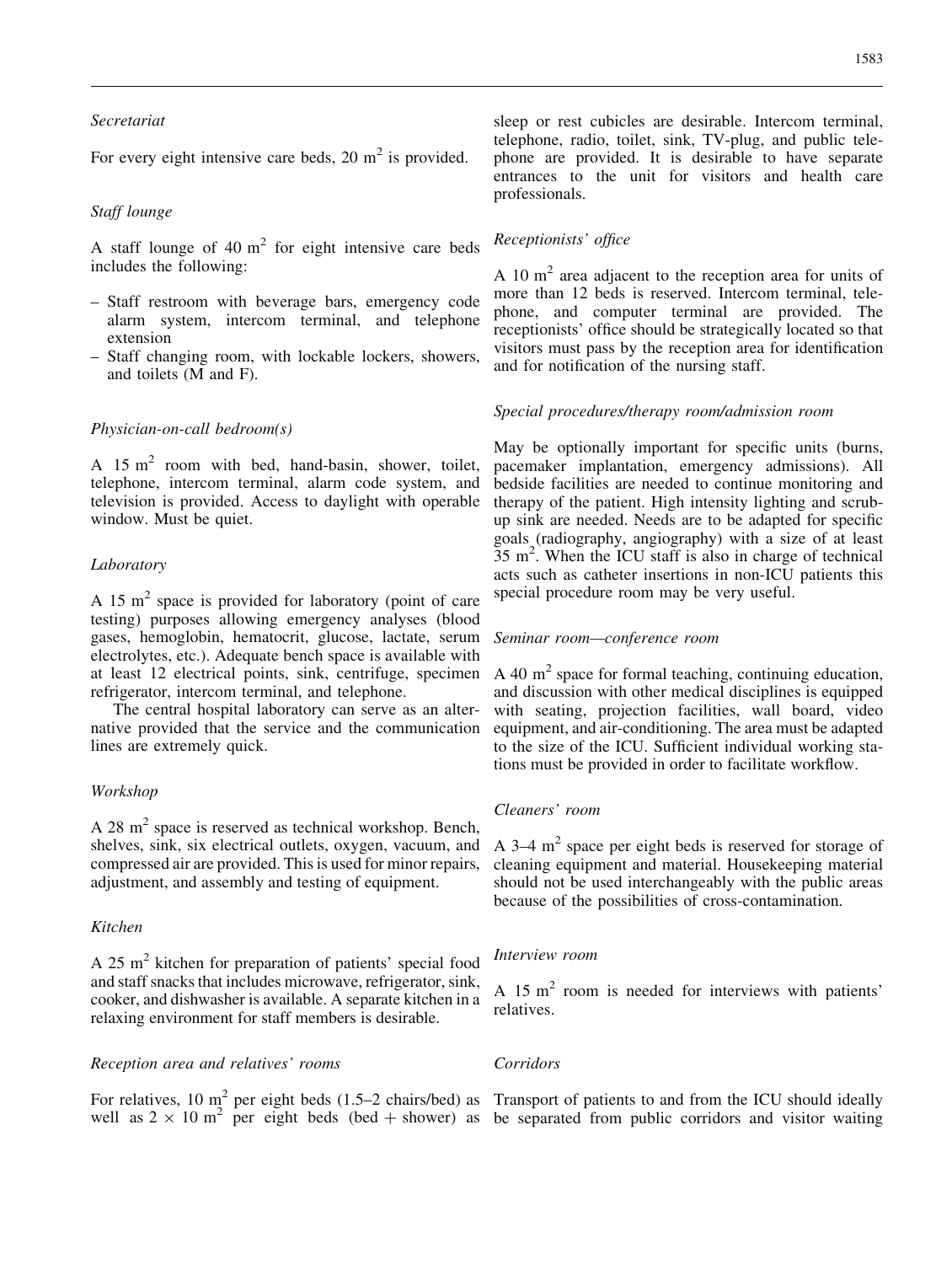<span id="page-9-0"></span>areas to assure patient privacy and rapid and unobstructed patient transport. The corridors are wide enough (2.5 m) and high enough to allow unobstructed transport of patients and possible support equipment (intra-aortic balloon, artificial heart, transport, ventilator). Oversized keyed elevators are necessary.

#### Floor coverings

Seamless floor covering should be chemically inert, resistant to antiseptics, and sound absorbing. Sound should be lower than 40 dB during daytime and 30 dB during nighttime. Special care is taken to avoid level differences. The floor coverings allow heavy-wheeled equipment to be moved without difficulty.

## Wall decoration and ceiling

Easy to clean materials should be used that are nonabsorbent with low sound transmission. Neutral restful colors are recommended.

## Fire safety

Fires affecting ICUs are rare. Still it is essential to make plans to prevent and to deal with fire. Each staff member must be familiar with the emergency plan, and annual rehearsals are strongly recommended. Critically ill patients are extremely vulnerable not only to fire but also to interruption of the life-supporting devices. The basic principles of fire safety are avoidance of fire, limitation of fire, safeguard of life, and reduction of material damage. (Each country has recommendations for hospital safety).

## Floor plan

A floor plan should be displayed in a highly visible place. The contents of this plan are described in paragraph 6 of the ESM.

#### Smoke and toxic gases

Control of the development of smoke and toxic gases may be achieved by containment (fire-resisting walls, ceilings, floors, doors), dispersal (natural of mechanical ventilation), and pressurization of the patient areas (preventing entry of smoke). Compartmentalization and local fire control deserve attention in the early stages of disaster. Safety in the individual patient area is of utmost importance.

#### Means of escape

An alternative route of escape and an adjoining safe space to relocate the patient should be provided. This space, equipped with facilities of oxygen administration, compressed air and electricity, should be preferentially on the same level of the building and protected from wind and rain. Both postoperative areas and the emergency department may be used for this purpose.

## Related issues

Fire doors may be a hindrance to normal traffic and continuous visual inspection if maintained in a closed position. Automatic electromagnetic or electromechanical devices can be used to hold them open. Electrical wiring and piped gases must run in separate conduits. Service ducts containing piped gases must be suitably ventilated. Gas pipes must be tested for leakage before use.

#### Central services

Control switches, shut-off valves, and monitoring (of pressure in gas pipes) must be located adjacent to the unit where they can be operated by the staff in emergency cases. They must be clearly marked to indicate the type of service or part of the hospital supplied. Interruption of central services at intermediate points between the source and the unit should be impossible. All compressed medical gases should at all times be supplied at the same pressure to prevent cross leakage in gas mixers. Central services include electricity, vacuum, oxygen, compressed air, other medical gases, ventilation, water supply and plumbing, heating, and lighting. A detailed description is provided in paragraph 7 of the ESM.

## Communication

Provision should be made for easy and rapid communication within the unit and hospital systems that causes minimal audible distress to patients and staff. More detailed requirements with respect to telephone and internet connection, intercom, alarm calls, local communications, nurse and AHCP call system, and a personal on-call system are given in paragraph 8 of the ESM.

Acknowledgments We thank the participants of the advisory group listed below for their invaluable work and support. Advisory group: Apostolos Armaganidis (Greece), Antonio Artigas (Spain), Simon V. Baudouin (UK), Geoff Bellingan (UK), Willehad Boemke (Germany), Jan Braun (Germany), Edoardo Calderini (Italy), Maurizia Capuzzo (Italy), Vladimir Cerny (Czech Republik), Akos Csomos (Hungary), Maria Deja (Germany), Ruth Endacott (UK), Kurt Espersen (Denmark), Patrick Ferdinande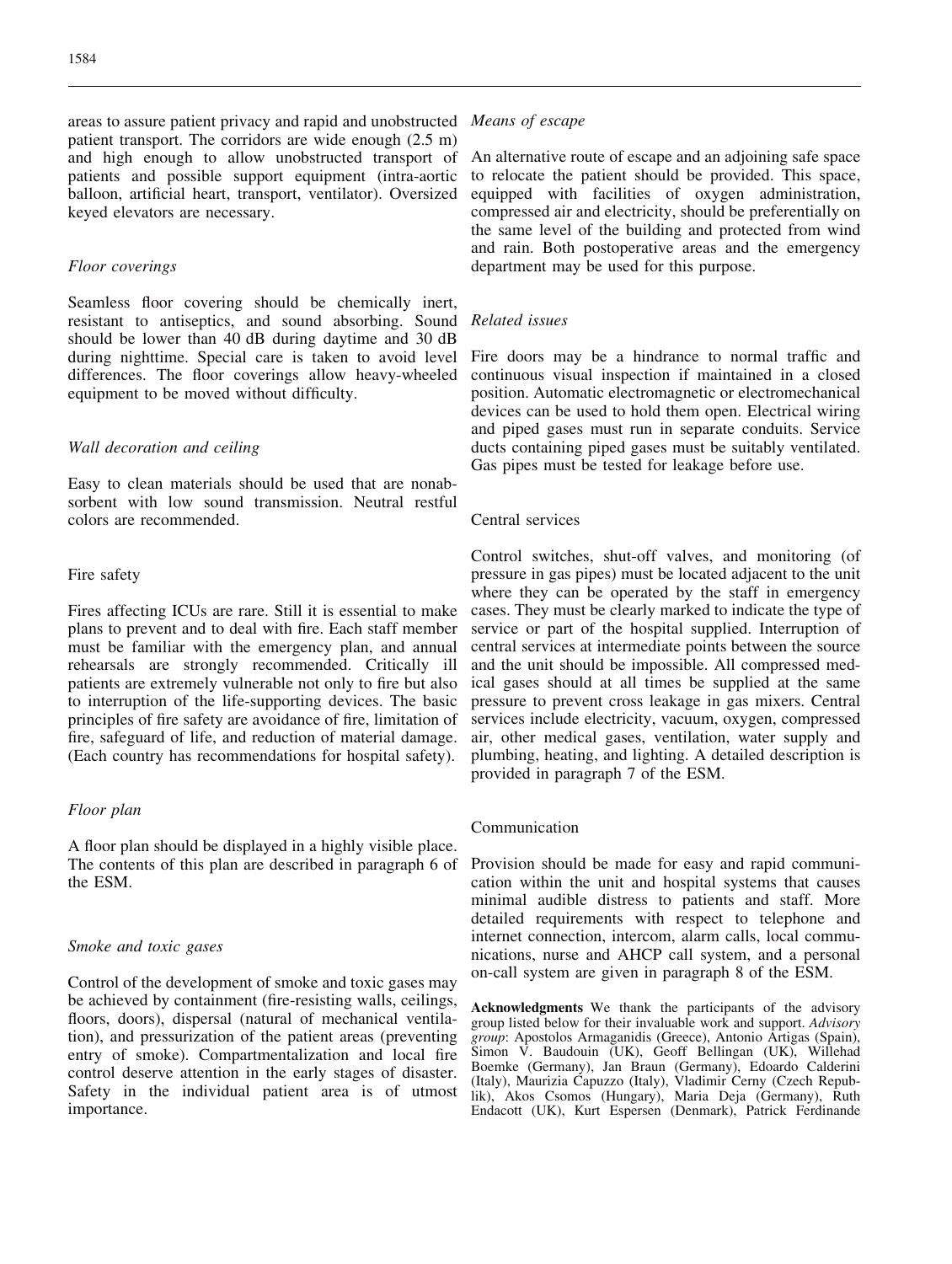<span id="page-10-0"></span>(Belgium), Armand R.J. Girbes (Netherlands), Bertrand Guidet (France), Kevin Gunning (UK), Anne B. Guttormsen (Norway), Moshe Hersch (Israel), Ken Hillman (Australia), Gaetano Iapichino (Italy), Michael Joannidis (Austria), Max Jonas (UK), Andrew Jones (UK), Nina Maguina (Greece), Paulo Maia (Portugal), Claude Martin (France), Paolo Merlani (Switzerland), Adam Mikstacki (Poland), Rui Moreno (Portugal), Pedro Navarrete-Navarro (Spain), Georg Ntoumenopoulos (UK), Roman Parežnik

(Slovenia), Michael Pinsky (USA), Alessandro Protti (Italy), Christian Putensen (Germany), Michael Quintel (Germany), Radovan Radonic (Croatia), Andrew Rhodes (UK), Hans Ulrich Rothen (Switzerland), Esko Ruokonen (Finland), Michael Sander (Germany), Claudia Spiess (Germany), Dierk Vagts (Germany), Andreas Valentin (Austria), Dominique Vandijck (Belgium), Débora Feijó Vieira (Brasil). We thank Andrew Rhodes for editorial advice.

# References

- 1. Ferdinande P (1997) Recommendations on minimal requirements for intensive care departments. Members of the Task Force of the European Society of Intensive Care Medicine. Intensive Care Med 23:226–232
- 2. Brilli RJ, Spevetz A, Branson RD, Campbell GM, Cohen H, Dasta JF, Harvey MA, Kelley MA, Kelly KM, Rudis MI, St Andre AC, Stone JR, Teres D, Weled BJ (2001) Critical care delivery in the intensive care unit: defining clinical roles and the best practice model. Crit Care Med 29:2007–2019
- 3. Multz AS, Chalfin DB, Samson IM, Dantzker DR, Fein AM, Steinberg HN, Niederman MS, Scharf SM (1998) A ''closed'' medical intensive care unit (MICU) improves resource utilization when compared with an "open" MICU. Am J Respir Crit Care Med 157:1468–1473
- 4. [No authors listed] (1995) Guidelines for intensive care unit design. Guidelines/Practice Parameters Committee of the American College of Critical Care Medicine, Society of Critical Care Medicine. Crit Care Med 23:582–588
- 5. College of Intensive Care Medicine of Australia and New Zealand (2010) Minimum standards for intensive care units. <http://www.cicm.org.au>
- 6. Hasin Y, Danchin N, Filippatos GS, Heras M, Janssens U, Leor J, Nahir M, Parkhomenko A, Thygesen K, Tubaro M, Wallentin LC, Zakke I (2005) Recommendations for the structure, organization, and operation of intensive cardiac care units. Eur Heart J 26:1676–1682
- 7. Ferrer R, Artigas A, Levy MM, Blanco J, Gonzalez-Diaz G, Garnacho-Montero J, Ibanez J, Palencia E, Quintana M, De la Torre-Prados MV (2008) Improvement in process of care and outcome after a multicenter severe sepsis educational program in Spain. JAMA 299:2294–2303
- 8. Ramnarayan P, Thiru K, Parslow RC, Harrison DA, Draper ES, Rowan KM (2010) Effect of specialist retrieval teams on outcomes in children admitted to paediatric intensive care units in England and Wales: a retrospective cohort study. Lancet 376:698–704
- 9. Minvielle E, Dervaux B, Retbi A, Aegerter P, Boumendil A, Jars-Guincestre MC, Tenaillon A, Guidet B (2005) Culture, organization, and management in intensive care: construction and validation of a multidimensional questionnaire. J Crit Care 20:126–138
- 10. Minvielle E, Aegerter P, Dervaux B, Boumendil A, Retbi A, Jars-Guincestre MC, Guidet B (2008) Assessing organizational performance in intensive care units: a French experience. J Crit Care 23:236–244
- 11. Shortell SM, Rousseau DM, Gillies RR, Devers KJ, Simons TL (1991) Organizational assessment in intensive care units (ICUs): construct development, reliability, and validity of the ICU nurse-physician questionnaire. Med Care 29:709–726
- 12. Bertolini G, Rossi C, Brazzi L, Radrizzani D, Rossi G, Arrighi E, Simini B (2003) The relationship between labour cost per patient and the size of intensive care units: a multicentre prospective study. Intensive Care Med 29:2307–2311
- 13. Jacobs R, Dawson D (2003) Hospital efficiency targets. Health Econ 12:669–684
- 14. Kahn JM, Goss CH, Heagerty PJ, Kramer AA, O'Brien CR, Rubenfeld GD (2006) Hospital volume and the outcomes of mechanical ventilation. N Engl J Med 355:41–50
- 15. Lecuyer L, Chevret S, Guidet B, Aegerter P, Martel P, Schlemmer B, Azoulay E (2008) Case volume and mortality in haematological patients with acute respiratory failure. Eur Respir J 32:748–754
- 16. Pronovost PJ, Jenckes MW, Dorman T, Garrett E, Breslow MJ, Rosenfeld BA, Lipsett PA, Bass E (1999) Organizational characteristics of intensive care units related to outcomes of abdominal aortic surgery. JAMA 281:1310–1317
- 17. [No authors listed] (1994) Guidelines for training in intensive care medicine. European Society of Intensive Care Medicine. Intensive Care Med 20:80–81
- 18. Landrigan CP, Rothschild JM, Cronin JW, Kaushal R, Burdick E, Katz JT, Lilly CM, Stone PH, Lockley SW, Bates DW, Czeisler CA (2004) Effect of reducing interns' work hours on serious medical errors in intensive care units. N Engl J Med 351:1838–1848
- 19. Arnedt JT, Owens J, Crouch M, Stahl J, Carskadon MA (2005) Neurobehavioral performance of residents after heavy night call vs after alcohol ingestion. JAMA 294:1025–1033
- 20. Barger LK, Cade BE, Ayas NT, Cronin JW, Rosner B, Speizer FE, Czeisler CA (2005) Extended work shifts and the risk of motor vehicle crashes among interns. N Engl J Med 352:125–134
- 21. Vagts D (2007) Ärztliche Personalbedarfsermittlung in der Intensivmedizin. Anasthesiol Intensivmed Notfallmed Schmerzther 4:306–311
- 22. Dimick JB, Pronovost PJ, Heitmiller RF, Lipsett PA (2001) Intensive care unit physician staffing is associated with decreased length of stay, hospital cost, and complications after esophageal resection. Crit Care Med 29:753–758
- 23. Pronovost PJ, Angus DC, Dorman T, Robinson KA, Dremsizov TT, Young TL (2002) Physician staffing patterns and clinical outcomes in critically ill patients: a systematic review. JAMA 288:2151–2162
- 24. Burchardi H, Moerer O (2001) Twentyfour hour presence of physicians in the ICU. Crit Care 5:131–137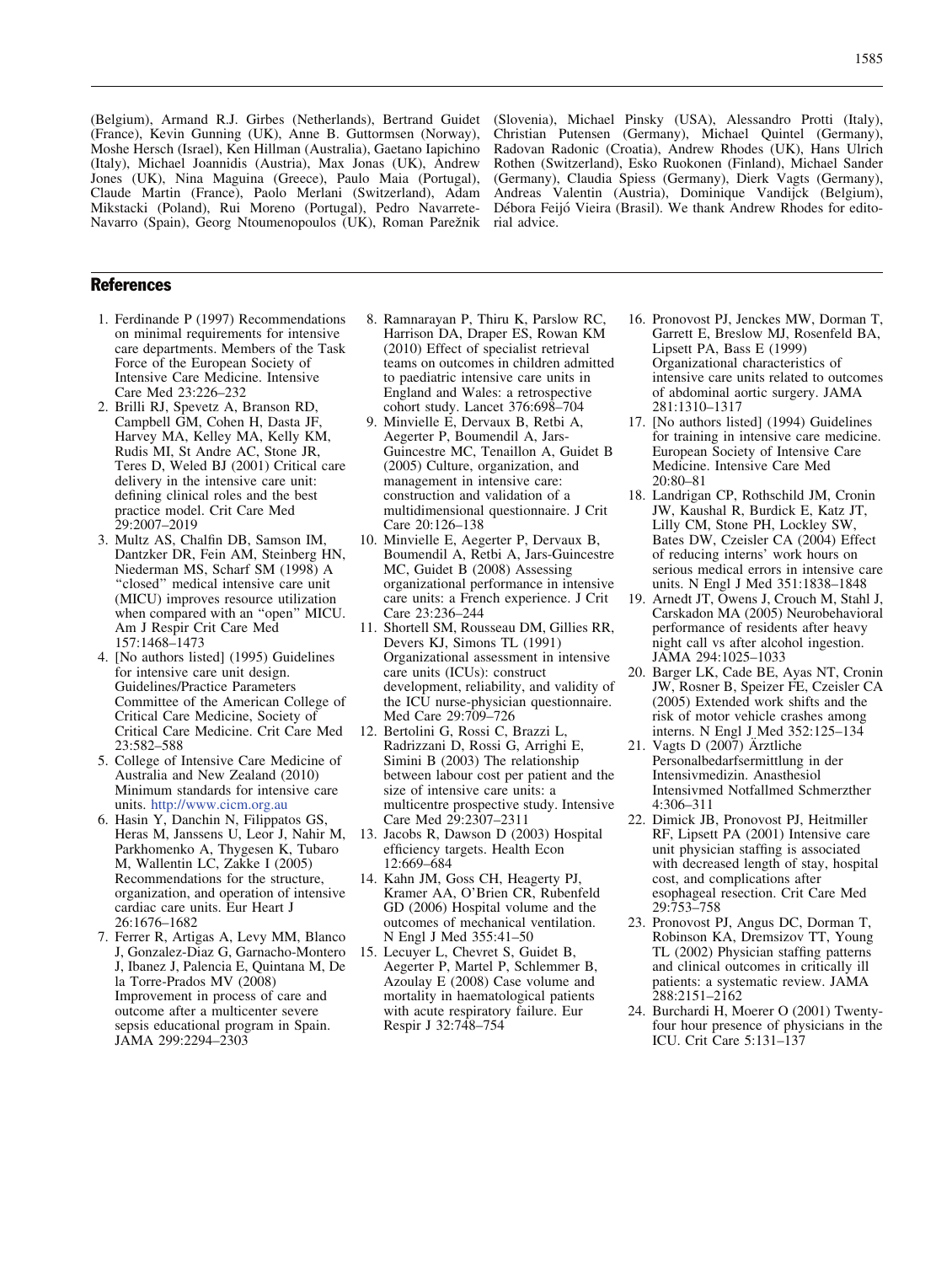- <span id="page-11-0"></span>25. Morales IJ, Peters SG, Afessa B (2003) 37. Reis Miranda D, Moreno R, Iapichino Hospital mortality rate and length of stay in patients admitted at night to the intensive care unit. Crit Care Med 31:858–863
- 26. Finkielman JD, Morales J, Peters SG, Keegan MT, Ensminger SA, Lymp JF, Afessa B (2004) Mortality rate and length of stay of patients admitted to the intensive care unit in July. Crit Care Med 32:1161–1165
- 27. Barry WA, Rosenthal GE (2003) Is there a July phenomenon? The effect of 39. Cullen DJ, Civetta JM, Briggs BA, July admission on intensive care mortality and length of stay in teaching hospitals. J Gen Intern Med 18:639–645
- 28. Luyt CE, Combes A, Aegerter P, Guidet B, Trouillet JL, Gibert C, Chastre J (2007) Mortality among patients admitted to intensive care units during weekday day shifts compared with "off" hours. Crit Care Med 35:3–11
- 29. Schmalenberg C, Kramer M (2007) Types of intensive care units with the healthiest, most productive work environments. Am J Crit Care 16:458–468 quiz 469
- 30. Gurses AP, Carayon P (2007) Performance obstacles of intensive care nurses. Nurs Res 56:185–194
- 31. Haupt MT, Bekes CE, Brilli RJ, Carl LC, Gray AW, Jastremski MS, Naylor DF, Pharm DM, Md AS, Wedel SK, Md MH (2003) Guidelines on critical care services and personnel: recommendations based on a system of categorization of three levels of care. Crit Care Med 31:2677–2683
- 32. Goldhill D (2002) Levels of critical care for adult patients. Standards and guidelines. Intensive Care Society, London
- 33. Tarnow-Mordi WO, Hau C, Warden A, Shearer AJ (2000) Hospital mortality in relation to staff workload: a 4-year study in an adult intensive-care unit. Lancet 356:185–189
- 34. Pronovost PJ, Dang D, Dorman T, Lipsett PA, Garrett E, Jenckes M, Bass EB (2001) Intensive care unit nurse staffing and the risk for complications after abdominal aortic surgery. Eff Clin Pract 4:199–206
- 35. Dang D, Johantgen ME, Pronovost PJ, Jenckes MW, Bass EB (2002) Postoperative complications: does intensive care unit staff nursing make a difference? Heart Lung 31:219–228
- 36. Amaravadi RK, Dimick JB, Pronovost PJ, Lipsett PA (2000) ICU nurse-topatient ratio is associated with complications and resource use after esophagectomy. Intensive Care Med 26:1857–1862
- G (1997) Nine equivalents of nursing manpower use score (NEMS). Intensive Care Med 23:760–765
- 38. Iapichino G, Radrizzani D, Bertolini G, Ferla L, Pasetti G, Pezzi A, Porta F, Miranda DR (2001) Daily classification of the level of care. A method to describe clinical course of illness, use of resources and quality of intensive care assistance. Intensive Care Med 27:131–136
- Ferrara LC (1974) Therapeutic intervention scoring system: a method for quantitative comparison of patient care. Crit Care Med 2:57–60
- 40. Miranda DR, de Rijk A, Schaufeli W (1996) Simplified Therapeutic Intervention Scoring System: the TISS-28 items—results from a multicenter study. Crit Care Med 24:64–73
- 41. [No authors listed] (1991) Time oriented score system (TOSS): a method for direct and quantitative assessment of nursing workload for ICU patients. Italian Multicenter Group of ICU research (GIRTI). Intensive Care Med 17:340–345
- 42. Miranda DR, Nap R, de Rijk A, Schaufeli W, Iapichino G (2003) Nursing activities score. Crit Care Med 31:374–382
- 43. Iapichino G, Radrizzani D, Ferla L, Pezzi A, Porta F, Zanforlin G, Miranda DR (2002) Description of trends in the course of illness of critically ill patients. Markers of intensive care organization and performance. Intensive Care Med 28:985–989
- 44. Iapichino G, Radrizzani D, Pezzi A, Assi E, Di Mauro P, Mistraletti G, Porta F (2005) Evaluating daily nursing use and needs in the intensive care unit: a method to assess the rate and appropriateness of ICU resource use. Health Policy 73:228–234
- 45. National AHP and HCS Critical Care Advisory Group (UK) (2003) Allied Health Professionals (AHP) and Healthcare Scientists (HCS) critical care staffing guidance. A guideline for AHP and HCS Staffing levels. [http://www.ukcpa.org/ukcpadocuments/](http://www.ukcpa.org/ukcpadocuments/2.pdf) [2.pdf](http://www.ukcpa.org/ukcpadocuments/2.pdf)
- 46. Rothen HU, Stricker K, Einfalt J, Bauer P, Metnitz PG, Moreno RP, Takala J (2007) Variability in outcome and resource use in intensive care units. Intensive Care Med 33:1329–1336
- 47. Sexton JB, Berenholtz SM, Goeschel CA, Watson SR, Holzmueller CG, Thompson DA, Hyzy RC, Marsteller JA, Schumacher K, Pronovost PJ (2011) Assessing and improving safety climate in a large cohort of intensive care units. Crit Care Med 39:934–939
- 48. Azoulay E, Timsit JF, Sprung CL, Soares M, Rusinova K, Lafabrie A, Abizanda R, Svantesson M, Rubulotta F, Ricou B, Benoit D, Heyland D, Joynt G, Francais A, Azeivedo-Maia P, Owczuk R, Benbenishty J, de Vita M, Valentin A, Ksomos A, Cohen S, Kompan L, Ho K, Abroug F, Kaarlola A, Gerlach H, Kyprianou T, Michalsen A, Chevret S, Schlemmer B (2009) Prevalence and factors of intensive care unit conflicts: the Conflicus Study. Am J Respir Crit Care Med 180:853–860
- 49. [No authors listed] (1997) Fair allocation of intensive care unit resources. American Thoracic Society. Am J Respir Crit Care Med 156:1282–1301
- 50. Dawson S, Runk JA (2000) Right patient? Right bed? A question of appropriateness. AACN Clin Issues 11:375–385
- 51. Pirret AM (2002) Utilizing TISS to differentiate between intensive care and high-dependency patients and to identify nursing skill requirements. Intensive Crit Care Nurs 18:19–26
- 52. Iapichino G, Radrizzani D, Rossi C, Pezzi A, Anghileri A, Boffelli S, Giardino M, Mistraletti G, Bertolini G (2007) Proposal of a flexible structuralorganizing model for the intensive care units. Minerva Anestesiol 73:501–506
- 53. Wild C, Narath M (2005) Evaluating and planning ICUs: methods and approaches to differentiate between need and demand. Health Policy 71:289–301
- 54. Moreno R, Reis Miranda D (1998) Nursing staff in intensive care in Europe: the mismatch between planning and practice. Chest 113:752–758
- 55. Duke GJ, Green JV (2001) Outcome of critically ill patients undergoing interhospital transfer. Med J Aust 174:122–125
- 56. Wunsch H, Angus DC, Harrison DA, Collange O, Fowler R, Hoste EA, de Keizer NF, Kersten A, Linde-Zwirble WT, Sandiumenge A, Rowan KM (2008) Variation in critical care services across North America and western Europe. Crit Care Med 36(2787–2793):e2781–e2789
- 57. Hutchings A, Durand MA, Grieve R, Harrison D, Rowan K, Green J, Cairns J, Black N (2009) Evaluation of modernisation of adult critical care services in England: time series and cost effectiveness analysis. BMJ 339:b4353
- 58. Valentin A, Capuzzo M, Guidet B, Moreno R, Metnitz B, Bauer P, Metnitz P (2009) Errors in administration of parenteral drugs in intensive care units: multinational prospective study. BMJ 338:b814